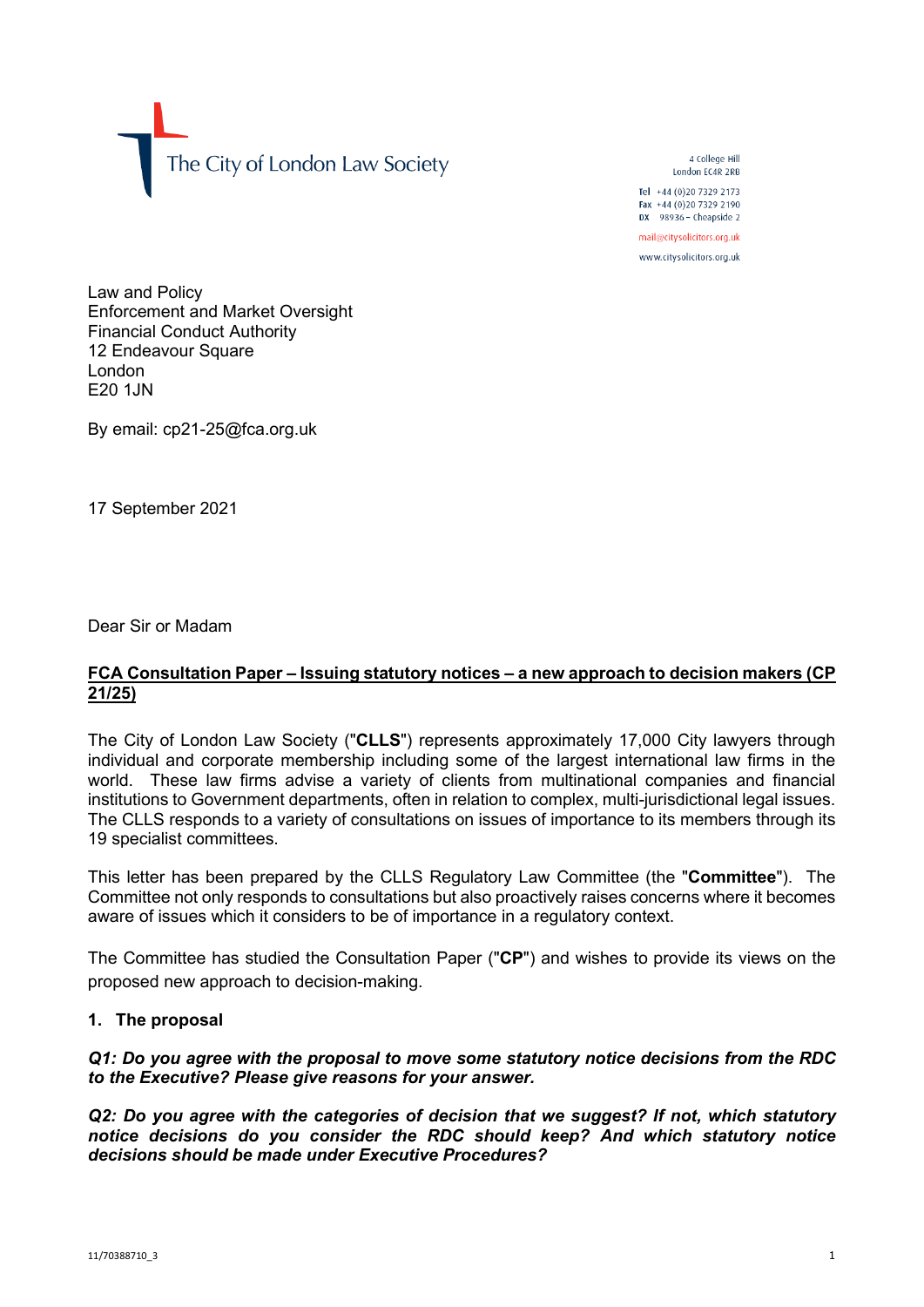Paragraph 5.11 proposes that the decision to issue a statutory notice on the following issues be made under Executive Procedures rather than by the RDC:

- a) Authorisations (refusal of permission);
- b) Straightforward cancellations (e.g. threshold conditions); and
- c) Interventions (variation of permission and imposition of requirements fundamental/nonfundamental).

Omitted from this list but apparent from para 1.4 and also the draft DEPP2 Annex 1G is:

d) Refusing an application for individual approval.

We do not agree with the above proposal because:

- i. the FCA has not made a convincing case for depriving market participants of the benefits of the RDC process in non-urgent cases such as refusal of authorisation, intervention, or approval  $((a)$   $(c)$  and  $(d)$  in our list);
- ii. the RDC encourages diversity of thought within the FCA; and
- iii. based on the above, we consider that the proposal would overall result in a diminution of proper consideration.

We have outlined our considerations further below

**In summary** – Based on the CP, our observation is that the main catalyst which is driving the proposals is the desire to improve the speed and efficiency of decision making, and to allow the RDC to focus on significant misconduct cases. We agree there is a category of decisions that may need to be made urgently when the FCA needs to intervene to prevent harm. However, we note that DEPP 3.4.3 already makes provision for exceptionally urgent supervisory notice cases to be heard by an executive and DEPP 3.4.4 already allows that executive to take the decision to give the notice even if he has been involved in establishing the evidence on which the notice is based. The only criterion other than urgency in the interests of consumer protection is that FCA staff consider the action should be taken before a recommendation can be made to the RDC Chairman/Deputy Chairman – we do not consider this to be a particularly high bar.

On balance, we agree with the proposal for commencement of civil proceedings under Executive Procedures.

In relation to commencement of criminal proceedings, however, we consider that maintaining the status quo could ensure that there is a "fresh pair of eyes" overseeing the decision, especially given the consequences of criminal proceedings for the individual concerned.

We also do not consider that this rationale has any application to refusal of authorisation or approval decisions.

**The RDC should be retained for all non-urgent decisions –** Refusal of authorisation and variations of permission are matters of great significance to the subject firm, which will usually have invested a significant amount of financial and non-financial resources to apply for, or obtain authorisation. Further, the refusal of authorisation in the United Kingdom could potentially cause repercussions or be prejudicial if the firm is authorised or is in the process of becoming authorised in another jurisdiction. We also make the same point(s) in respect of the proposals in CP21/26 to use Executive Procedures in exercising powers to impose, vary or not to rescind a requirement imposed on the non-authorised parent of an FCA investment firm under Part 9C. Refusal of an application for individual approval is equally important for both the individual and the associated firm; indeed, it is one that can be effectively career-terminal for the individual concerned. These decisions do not have the same urgency as, for example, intervening to prevent harm. An unauthorised firm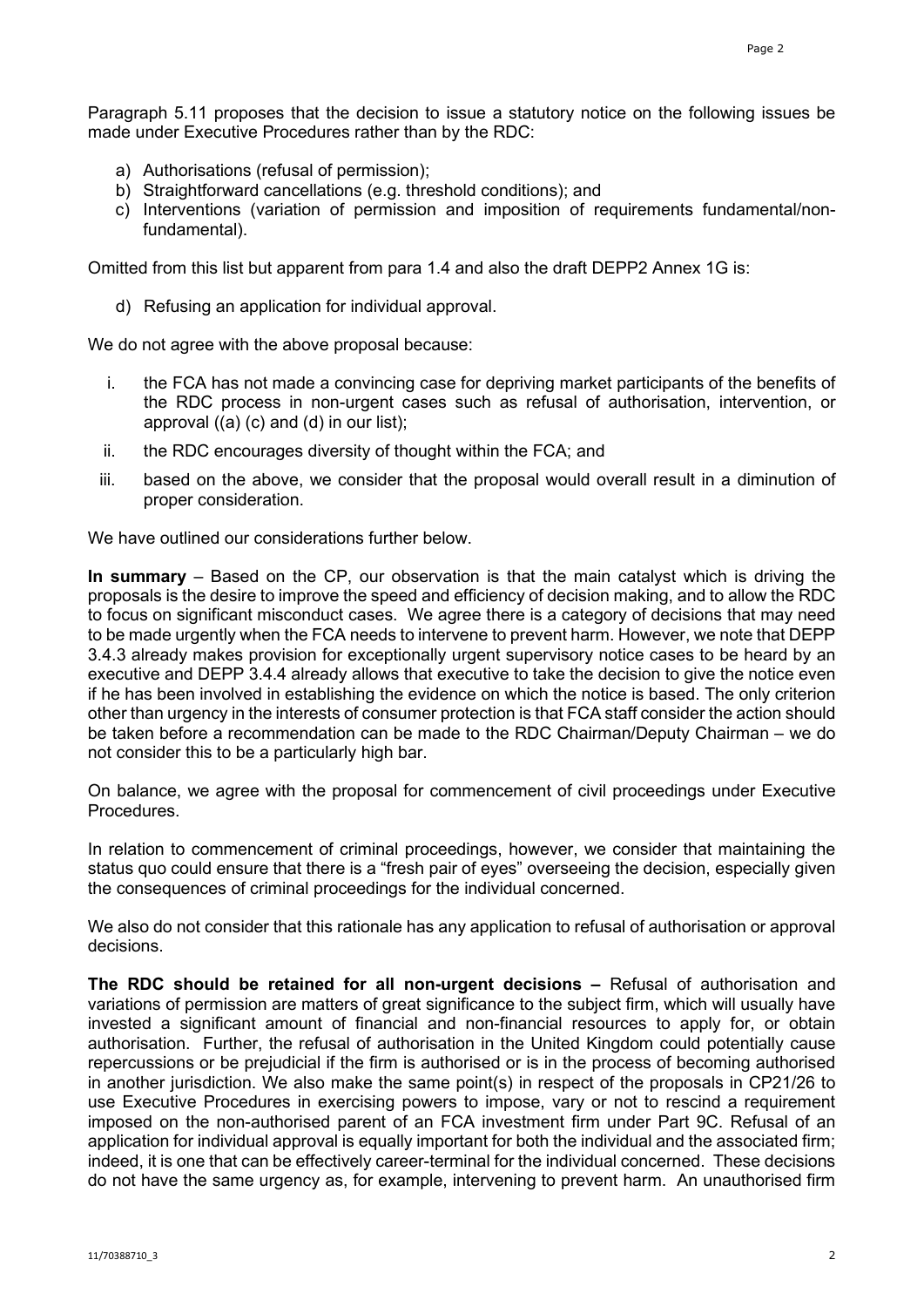cannot carry on a regulated activity, nor can an unapproved individual take any decisions for a firm prior to approval. Similarly, a firm which is authorised should only be subject to exceptionally urgent supervisory notices in the existing circumstances. We consider that the RDC should be maintained for these cases as it is an important component of due consideration within the FCA to ensure that such decisions are made after due scrutiny and by people independent of the FCA executive. This is because:

- i. **The RDC gives assurance of proper consideration –** Our view is that often it is the RDC process that gives both firms and individuals the assurance that their matters have been given proper and due consideration. We are concerned that, without the RDC's involvement, individuals may not feel that they have been given an opportunity to present their case and have their matters heard, especially if they are not given the opportunity to make oral representations (as we will discuss further in the next section). This is important – part of maintaining confidence in the FCA and its processes is the knowledge that an application will be considered fairly and objectively, and that where it is minded to refuse, the affected person will be able to have their say in the outcome.
- ii. **The RDC potentially improves the FCA's decision making –** We consider that the RDC serves a quasi-independent function within the FCA. Though the RDC is bound by policy, it is still able to assess a case from a fresh perspective and has the ability to challenge any potential FCA group think. It also receives independent legal advice, which we view as a key element in assisting it to make an objectively correct decision with the FCA's legislative and policy framework. We also believe that the RDC encourages diversity of thought within the FCA which, as the FCA itself fully recognises through its proposals to improve the industry's diversity, is of paramount importance. This achieved by the RDC receiving its own independent legal advice, asking questions and its ability to challenge all parties including the FCA where necessary.

## **2. Oral representation**

## *Q4: Do you agree with the proposal that oral representations may only be made to Executive decision makers in exceptional circumstances? If not, please give reasons for your answer.*

Paragraph 5.25 outlines that for statutory notice decisions to be made under Executive Procedures, the FCA will take account of written representations, but only in exceptional circumstances will allow recipients to make oral representations.

We do not agree with the proposal that oral representations may only be made to the Executive decision makers in exceptionally limited circumstances. We consider the ability to make oral representations to be an integral part of the decision-making process and the ability to be heard in itself enhances public confidence in the enforcement process. In particular, our primary concern is that authorisation and approval applications do not lend themselves well to a decision-making process that is entirely in writing. Through the oral representation process in the RDC, the committee has the opportunity to meet, gauge and question the individuals behind an application, which is surely a key element of determining fitness and properness in a contested application. Some individuals naturally communicate better orally or on a more interactive basis rather than in writing, so removing their ability to make submissions orally could also result in a diminution of proper consideration. Oral representations could also serve as a mechanism for the FCA to better ensure that it has all relevant facts and matters for its decisions – notably when those seeking to make representations are less experienced or able to address fully what may involve interpretations of complex matters. The interactive nature of oral representations can potentially speed up the process whereby the FCA obtains additional information where it is clearly needed for it to fulfil its public law responsibilities.

We consider that transferring refusal decisions from the RDC, and curtailing oral representations, is a significant diminution of the opportunities that prospective authorised firms and approved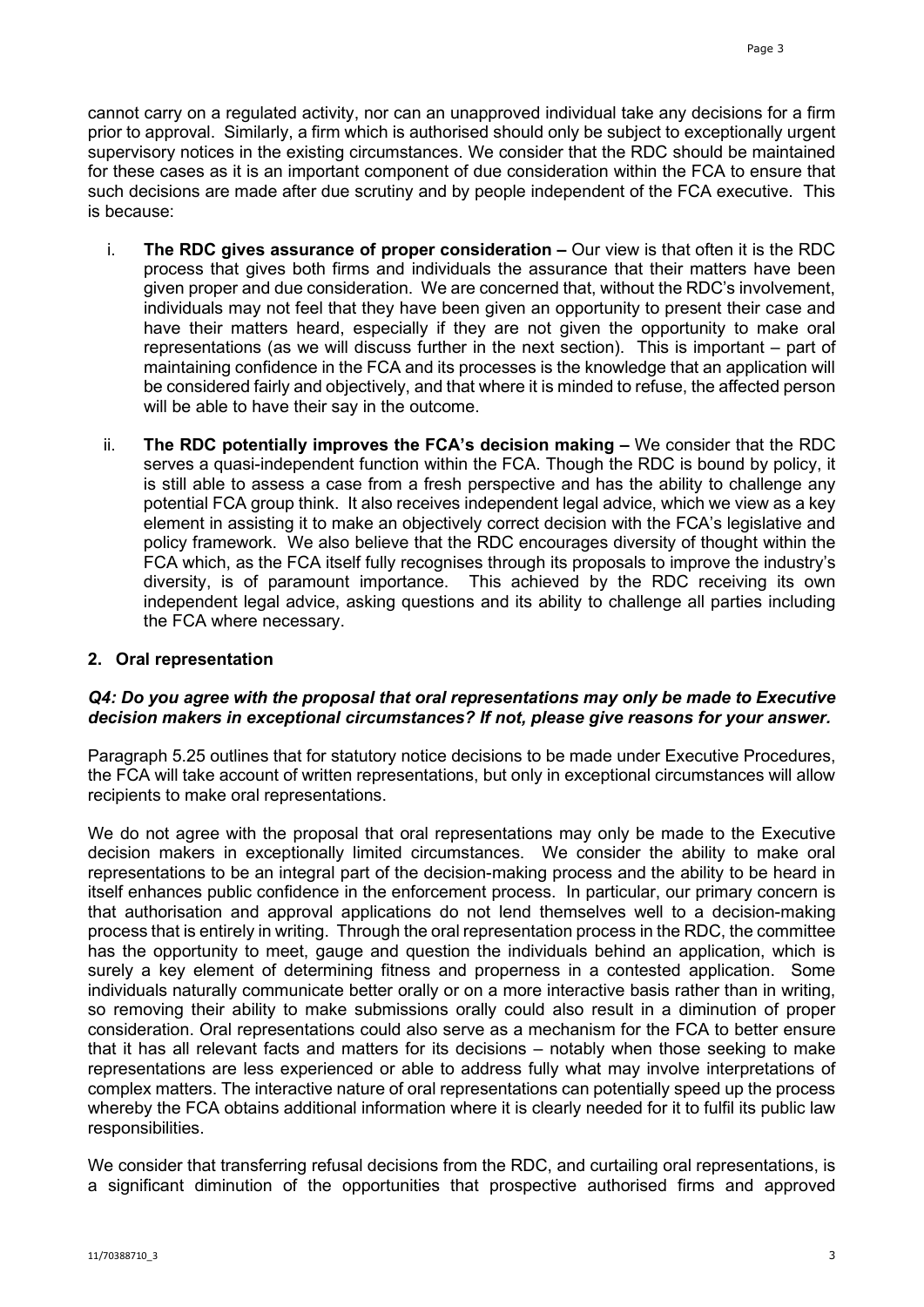individuals have with regard to their applications. We consider that it would be a significantly retrograde step, wholly inconsistent with the FCA's aim for achieving transparency in its operations, and also contrary to the statement at para 1.9, which is that these changes "*will not compromise the rights and protections that firms and individuals who are subject to these processes have; we will still remain transparent and accountable for all our decisions made through either process*".

## **3. Other issues**

Paragraph 5.19 proposes to amend the definition of Senior Staff Committee meeting so that it would comprise a minimum of two, rather than three people. This could diminish safeguards and undermine the decision-making process as one of the two staff could be involved in establishing the evidence.

Paragraph 5.32 outlines that FCA staff responsible for taking the statutory notice decision may be advised by legal advisers who have also advised FCA staff recommending the action by the FCA. We are concerned that this undermines the sentiment expressed in paragraph 5.11, which recognises that there is a "*need to ensure that decision makers who determine whether to issue a statutory notice are not involved in establishing the evidence which forms the basis for the recommended action against a firm or individual*".

Similarly, we note that under Executive Procedures undisclosed communications between the decision maker and the staff team recommending the decision, to which the party affected by the decision is not privy, are permissible (as outlined in paragraph 5.33), and consider that this further undermines the perceived fairness of decisions made under Executive Procedures and thus highlights the need to maintain the RDC where possible.

The FCA's own website states, in relation to the RDC:

"*The separation of the RDC ensures that decisions are not made by FCA staff who are recommending action against a firm or individual. The RDC also has its own team of support staff and legal advisers ….*

*Once a statutory notice has been issued, the RDC will not discuss a case with the FCA staff who are recommending the action while the case is ongoing, unless a representative for the individual/firm is present or given an opportunity to respond …* 

*The firm/individual will usually be given access to all of the materials that the RDC panel consider…*

*The RDC will always consider any written or oral representations that you may wish to make on the action proposed or (in the case of a first supervisory notice) taken. The representations may not change the decision, but in many cases the RDC panel has altered a decision as a result of representations and, in some cases, has decided to take no further action. All of this helps to ensure that decisions are made fairly.*"

We agree with the above, and it is our view that the great benefits of the RDC as outlined above should be preserved.

Lastly, we highlight that the FCA is post-EU exit taking on considerably greater rule-making power and there is already a blurring between "government" policy making and supervision of that policy. We consider that the RDC is the only "practical" check and balance for firms, which we all know will avoid going to the Tribunal owing to the consequent considerable delay, cost and publicity. We note, in addition, with some concern the FCA's 29 April 2021 board minutes which state that the FCA intended to "*recalibrate the degree of legal risk the organisation is willing to take*", including "*in situations where the law is unclear or FCA action is intended to prevent imminent consumer harm*". If the law is clear, FCA action should be taken in line with the law. If the FCA intends to take decisions where there is a legal risk that the FCA may not have the power to take such a decision, or take it in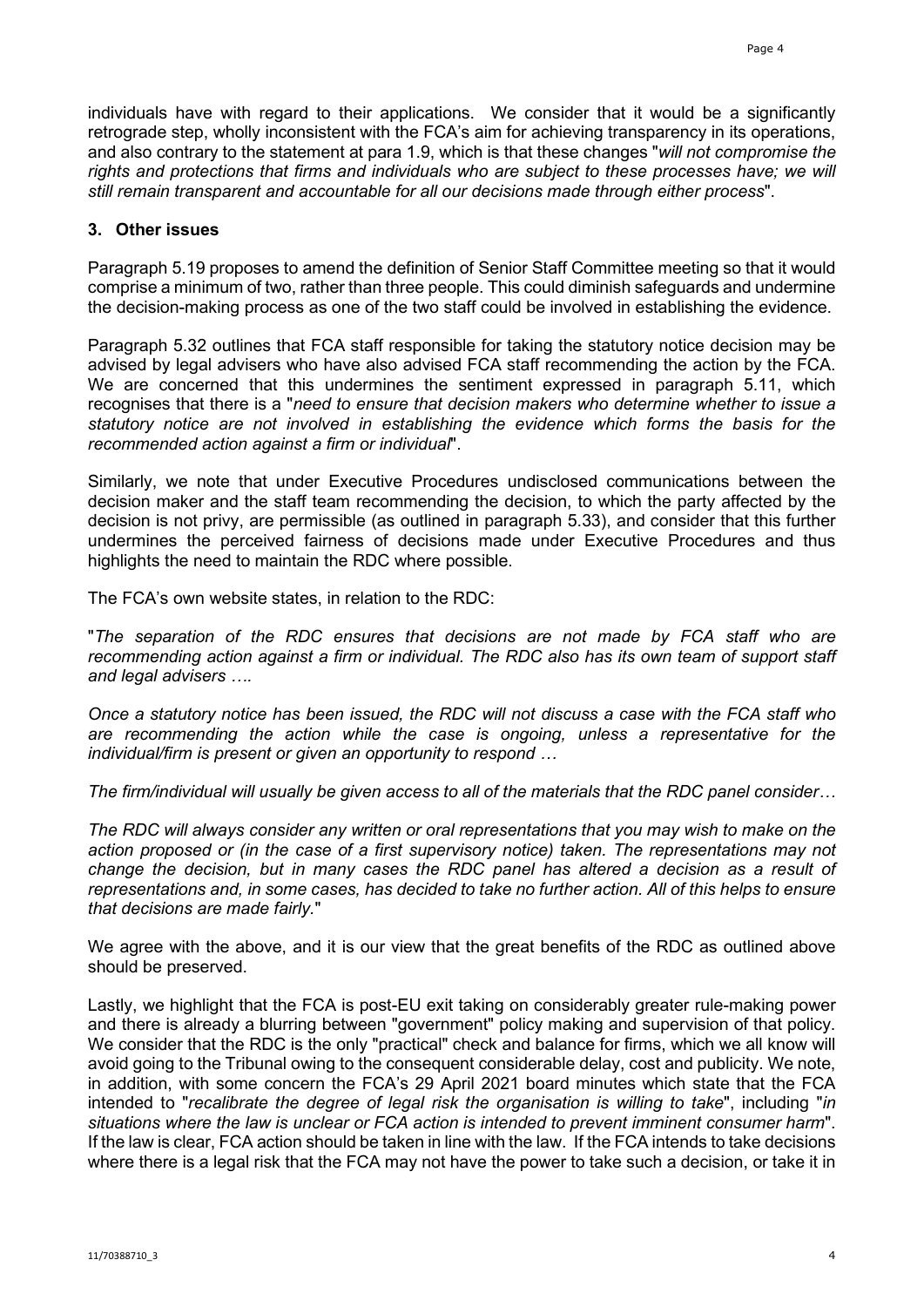the way or with the impact intended, then such actions should be subject to review by the RDC. In light of this, it is our overall position that the RDC should be retained to the extent possible.

If you would find it helpful to discuss any of these comments then we would be happy to do so. Please contact Karen Anderson by telephone on +44 (0) 20 7466 2404 or by email at [Karen.Anderson@hsf.com](mailto:Karen.Anderson@hsf.com) in the first instance.

Yours faithfully

Kannford

**Karen Anderson** *Chair, CLLS Regulatory Law Committee*

© CITY OF LONDON LAW SOCIETY 2021 All rights reserved. This paper has been prepared as part of a consultation process. Its contents should not be taken as legal advice in relation to a particular situation or transaction.